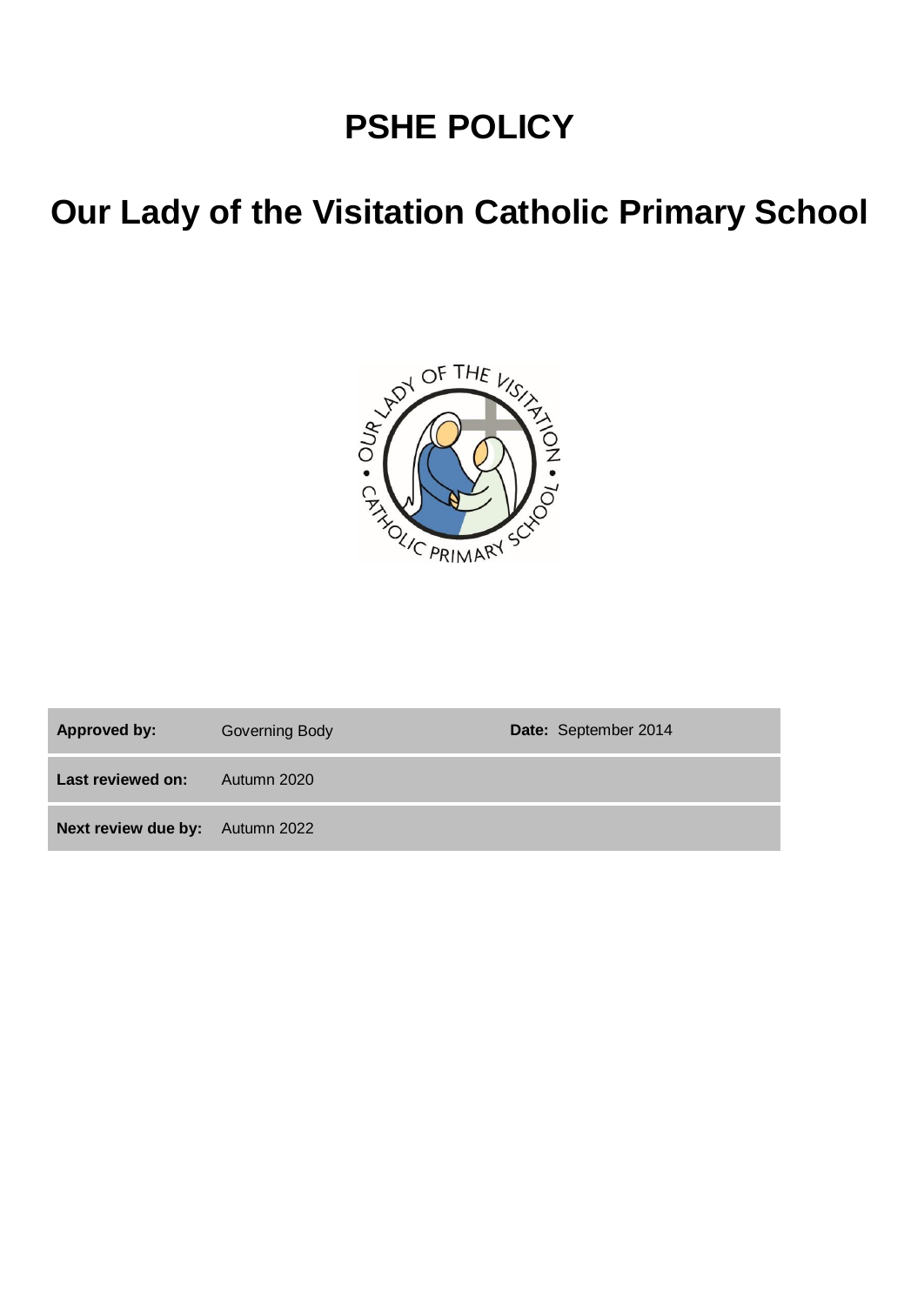# **Our Lady of the Visitation Catholic Primary School**

# **Personal, Social, Health and Citizenship Education (PSHE) Policy**

*We Learn, Love and Grow Through Christ*

**At Our Lady of the Visitation Catholic Primary School we see Personal, Social, Health and Citizenship Education (PSHE) as being at the centre of all that we do. Through our curriculum, our school environment and our school ethos, we promote pupils' self-esteem and emotional well-being and help them to form and maintain worthwhile and satisfying relationships, based on respect for themselves and for others, at home, at school, at work and in the community.**

## **1. Aims**

The aims of PSHE are to enable the children to develop the skills, knowledge, understanding and attitudes they need to be able to:

- have respect for themselves and others, valuing the differences and similarities between people
- develop good relationships with other members of the school and wider community;
- be independent, self-disciplined and responsible members of society
- be positive and active members of a democratic society
- develop self-confidence and self-esteem, and make informed choices regarding personal and social issues
- know and understand what constitutes a healthy lifestyle
- be aware of safety issues and manage risk in their own lives

# **2. Curriculum organisation**

- There will be a regular specific curriculum session, in order to develop themes and share ideas e.g. circle time. This lesson will follow the planned whole school scheme of work. Through this scheme of work, we cover the National Curriculum guidance for PSHE.
- In addition to this, PSHE is also taught within other subject areas and as part of crosscurricular projects: Science, Geography, RE, English and History.
- PSHE will also be addressed on a daily basis as questions and incidents arise. At times, teachers may choose to hold an additional Circle-time session in response to a particular event or issue.
- Whole school and class assemblies provide a daily opportunity to enhance pupils' spiritual, moral, social and cultural development, promoting our school's values and celebrating achievement.

# **Foundation Stage**

We teach PSHE and Citizenship in the Foundation Stage as an integral part of the topic work covered during the year. We relate the PSHE and Citizenship aspects of the children's work top the areas of learning set out in the Foundation Stage guidance to develop a child's personal, emotional and social development. We also support Citizenship Education in the Foundation stage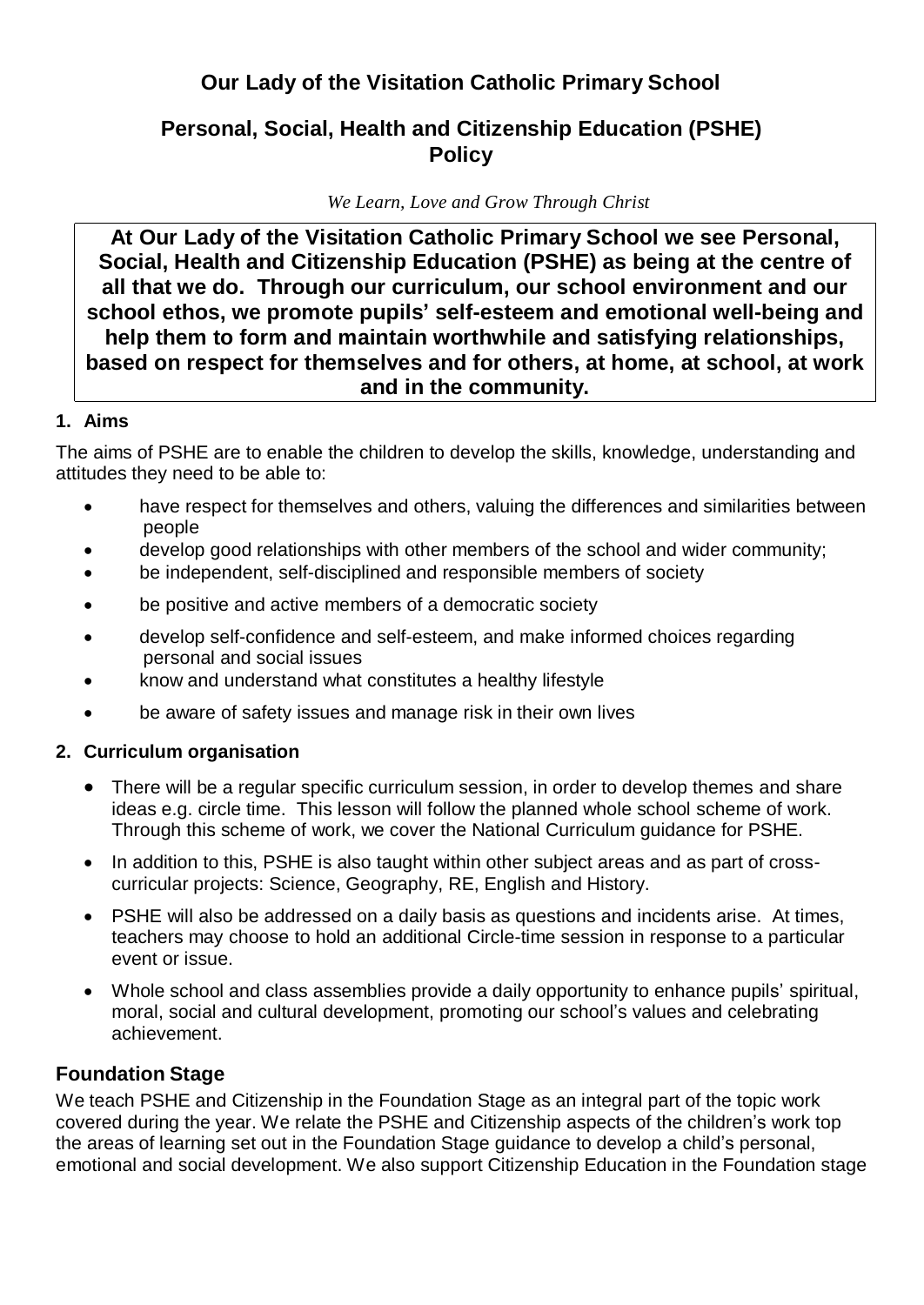through other areas of learning such as Knowledge and Understanding and Communication, Language and Literacy.

#### **3. Teaching and learning strategies**

A range of teaching and learning strategies are used:

- During timetabled PSHE time, an emphasis is placed on active learning through planned discussions, Circle-time, investigations, role-play activities, puppets, group-work and problem-solving.
- All teachers will endeavour to provide a safe learning environment through the establishment of clear Ground Rules which are made explicit to the children and reinforced consistently.
- Visiting speakers such as the police and health workers also contribute to the taught curriculum.
- Beyond timetabled PSHE lessons, pupils are supported in applying the skills they are learning, in real-life situations as they arise: e.g. resolving conflicts; working as part of a group on a project, being a member of a group e g. The school council, choir.
- Children are encouraged to take part in a range of practical activities to promote active citizenship, e.g. charity fund-raising; the planning of special events at school; making class rules; school council meetings; recycling; and by taking on roles of responsibility for themselves, for others and for the school.

Within PSHE we recognise:-

- **Health Education** involves engaging the children in activities that promote their physical well-being and encouraging an adventurous approach to exercise, daily living, fresh air and exploration both in and out of school. In order to support this we are part of the Healthy Schools Initiative.
- **Citizenship** involves encouraging children to take a responsible role in society. It includes developing the children's awareness of their personal safety and the processes by which they can seek help and information as well as learning the behaviour expected of them as members of society. Being part of the Eco Schools Programme supports this learning.
- **Drugs Education** involves educating the children in the safe handling of medicinal drugs as well as the consequences of misusing substances such as alcohol, tobacco and recreational drugs. See Policy on Drug Education and Drug Incidents.
- **Relationships Education** is taught as part of our PSHE programme with a view to encourage children to respond to the gift of being created male and female, with pride, and a commitment to follow God's plan for life and love. See Policy on Relationships Education.
- **Emotional Well-being** involves equipping children with the environment and language to help them express their feelings as they interact with others and the world around them. Children are taught to identify and self-regulate their own emotions.
- At our school we believe that <sup>a</sup> **life skills** approach can be built on traditional life skills programmes and can effectively complement activities intended to enhance self-esteem, communication skills, values clarification and decision making.